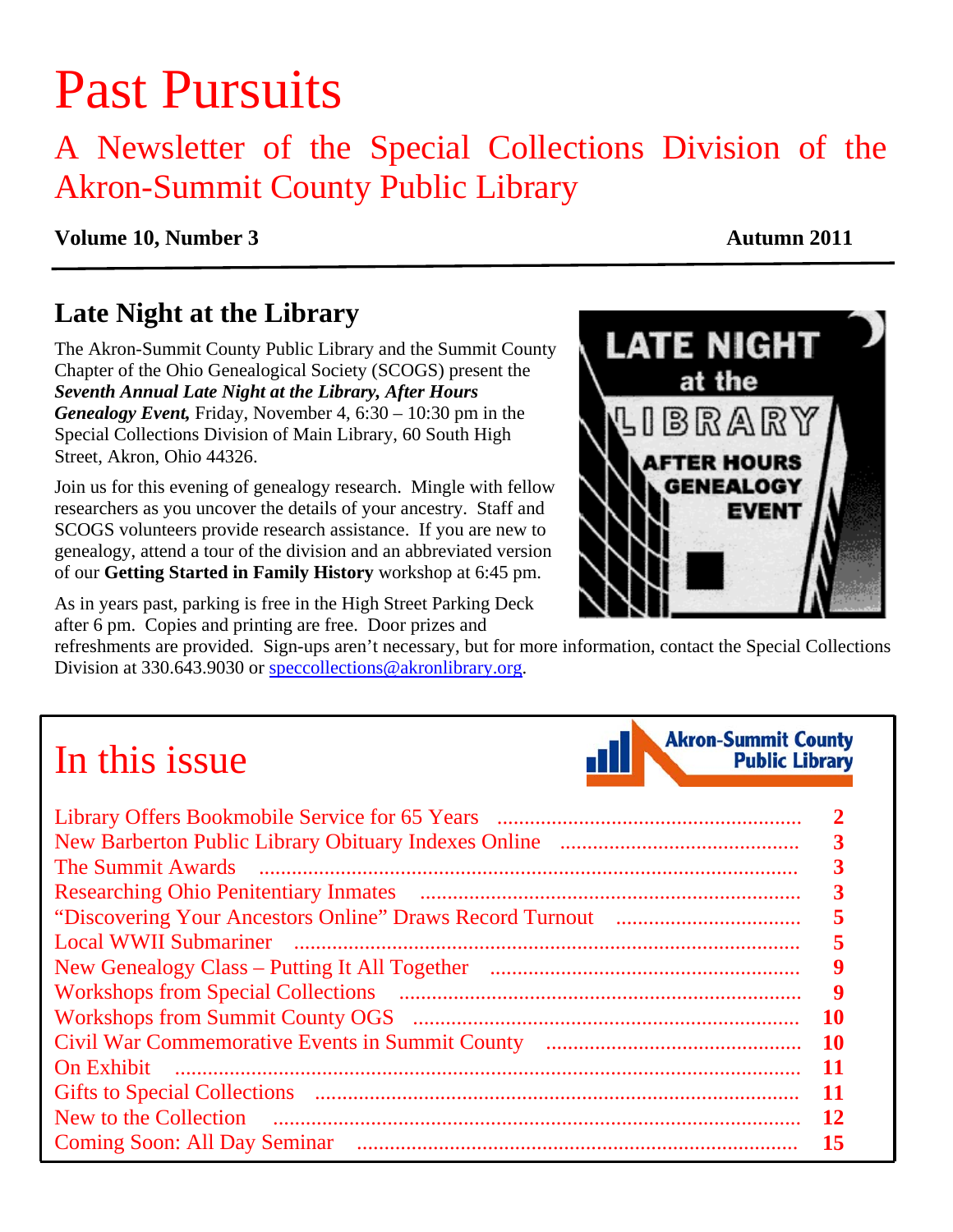# <span id="page-1-0"></span>**Library Offers Bookmobile Service for 65 Years**

*by Jon Hershey, Mobile Services Manager* 

This fall, the Akron-Summit County Public Library will celebrate 65 years of bookmobile service!

Today's bookmobiles are large, bus-sized vehicles that have most of the same materials offered by a branch library. However, this wasn't always the case. "Akron's Library: Commemorating Twentyfive Years on Main Street" by Margaret Dietz offers a glimpse of our bookmobile's early days. The first Akron bookmobile cost about \$6,000 and entered service on September 30, 1946. A second smaller truck began service in August 1947 and was purchased for \$3,665. Early photos, like the one below, show relatively small trucks which had outside panels that were raised at stops to expose shelves of books. Given Northeast Ohio's weather extremes, both staff and patrons would have to be very dedicated when working on or visiting these libraries.



*This image is from the Library History Collection in the Special Collections Division.* 

The first schedule, with "The Library is Coming!" on its front, lists stops in Copley, Bath, Richfield, Northampton, Tallmadge, Springfield, and Coventry townships. In the earliest days, the bookmobile was part of the Library's County

Department; starting in the fall of 1949, it was operated by the Extension Department (a name which was used until the current Mobile Services was adopted in 1980). Many early stops were located at local stores (names like Stranathan's, Whistler's, Krepp's, Staats', or Hallinen's may be familiar to some readers). Some things haven't changed; like today, the early bookmobile visited a number of schools. Coventry's Lakeview School was the only stop on the schedule continuously from the beginning in fall 1946 (its recent closing marks the end of an era). In addition to schools, current bookmobile stops include preschools, Head Starts, neighborhoods, summer youth programs, and community agencies.

Currently, Mobile Services operates three public service vehicles. Two are traditional full-service bookmobiles which are stocked like small branch libraries. The larger, a 35-foot 1997 Moroney, entered service on April 29, 1998. The newest bookmobile, a 28-foot 2007 OBS (upfitted in Canton, OH), was first used on April 14, 2007. Thankfully, unlike the first bookmobiles, these trucks have the shelves inside. Another change is the cost; the newest bookmobile was purchased for \$167,398 (which is on the lower end of the price range for a bus-based bookmobile). The third Mobile Services vehicle is the van, a service that began in September 1981, which uses a box truck with a hydraulic lift on the back to take carts of library materials into retirement communities and apartment buildings where seniors and those with disabilities or lower income live. The van is also used to deliver deposit collections of materials to nursing homes. Mobile Services offers the Library Express Deliver Service (LEDS) which provides free service to the homebound via the U.S. Mail.

There have been many changes since the first Akron bookmobile arrived in 1946. One thing that hasn't changed is Mobile Services still offers library service to those who might have difficulty reaching a library building. Luckily, there is no mandatory retirement for the bookmobile at 65 years of age!

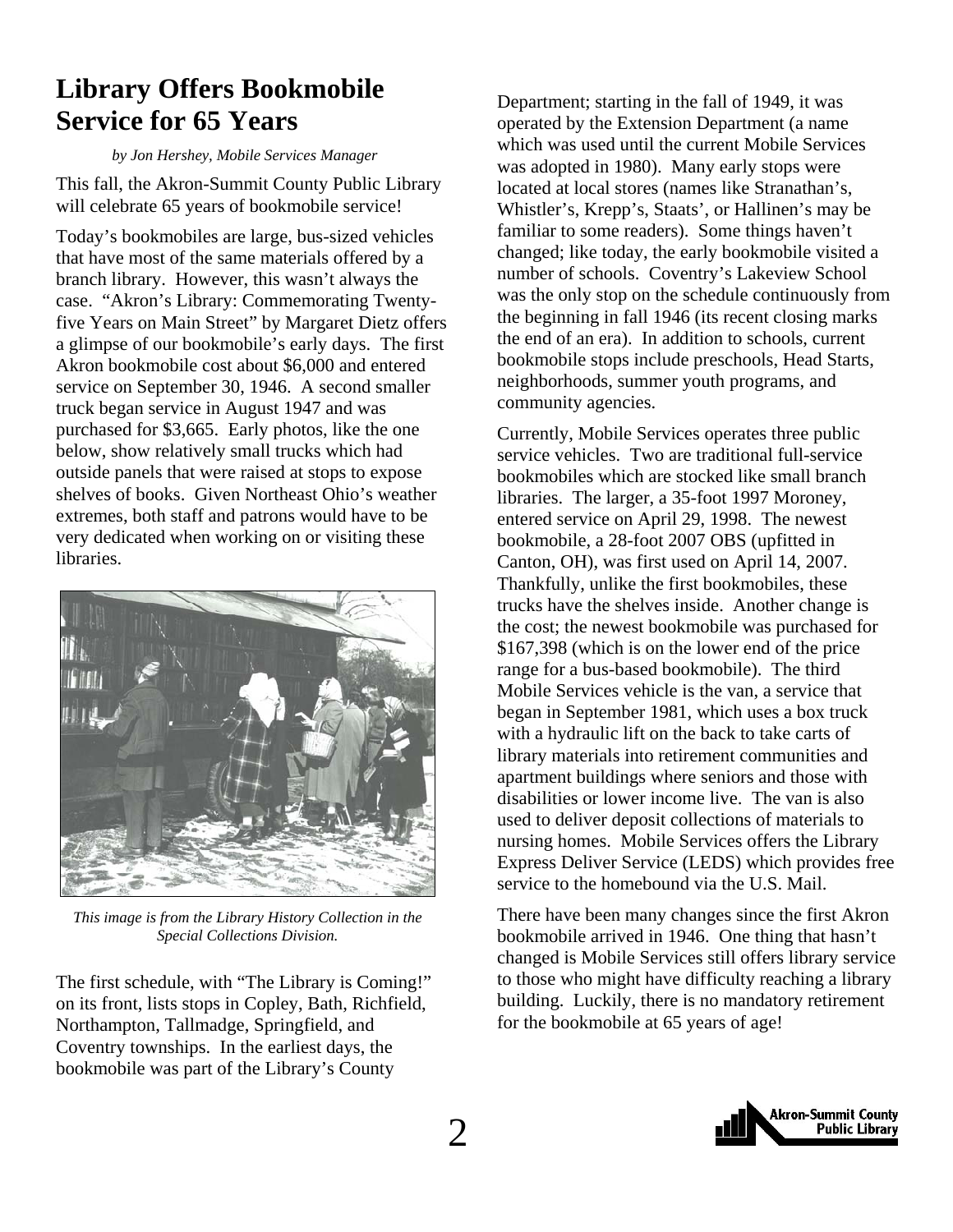# <span id="page-2-0"></span>**New! Barberton Public Library Obituary Indexes Online**

Genealogists love obituaries, and librarians will tell you that they are among the most-requested records by family historians. Researchers now have even greater access to Summit County obituaries with the [addition of Barberton Public Library's online](http://www.barbertonlibrary.org/Local_History_Room/Obituary_Indexes-2)  indexes to obituaries for the *Barberton Leader* (1913-1922) and *Barberton Herald* (1930-present, excluding 1933). Future additions will include the *Barberton News* (1892-1929) and the *Barberton Post* (1953-1960). Local history librarian, Rebecca Larson Troyer, Barberton Public Library staff, and numerous volunteers are to be thanked for creating this valuable resource. [The Local History Room](http://www.barberton.lib.oh.us/Local_History_Room/) can provide copies via email or mail for a small fee. Special Collections also has Barberton newspapers for the years 1913-1946.

# **The Summit Awards**

Summit County has been home to many remarkable individuals who have impacted our history or culture in significant ways. On October 8, 2011, the Summit County Historical Society will honor eight past or former residents "who have been recognized nationally for inspirational accomplishment and whose life stories continue to impact our community" at the first Summit Awards. This year's awards, to be presented at a dinner ceremony at Greystone Hall, will recognize tennis Grand Slam winner Shirley Fry Irvin; publishers and Knight newspaper founders John S. and James L. Knight; industrialist Lewis Miller; jazz vocalist Dolores Parker Morgan; football player and coach Frederick Douglass "Fritz" Pollard; and architect James Stewart Polshek. This year's honorary chair is renowned heart surgeon, former Akronite, and Chairman Emeritus of the Knight Foundation Dr. W. Gerald Austen. For more information about the [event, contact the Summit County Historical](http://summithistory.org/) Society at 330-535-1120.

# **Researching Ohio Penitentiary Inmates**

#### *by Iris Bolar, Librarian*

Ohio's first penitentiary was built in Columbus in 1813. A larger prison was built in 1834 to accommodate the growing criminal population. Horse-thieves, counterfeiters, murderers and other law-breakers served time in its cells. The old Ohio Pen had also housed some federal and Civil War prisoners. A section of the prison housed women until the opening of the Ohio Reformatory for Women in 1916. The prison closed in 1984, but most inmates had been transferred to the new Southern Ohio Correctional Facility in Lucasville after its opening in 1972. The old penitentiary was finally demolished in the late 1990s. The present Ohio State Penitentiary opened in Youngstown in 1998.

A few years ago, Special Collections acquired reels from the microfilmed set of Ohio Penitentiary Prisoners' Registers that cover the years 1829 to 1938. While old hand-written indexes of names are at the beginning of each microfilmed register, they can be difficult to read and only provide page numbers for entries. Special Collections has created an index to Summit County convicts that is easy to read and access and that provides more than page numbers.

The *Summit County Index to Ohio State Penitentiary Prisoner Registers, 1840-1938,* which begins with the year Summit County was formed, is now available on the Special Collections blog under "Genealogy – Other Local Records" (http://sc.akronlibrary.org/files/2011/08/SummitPris oner-Indexfinal.pdf). Print copies of the index will also be available. The index includes the prisoner's name, race, age, date received into the penitentiary, register volume and page. The index also links

aliases listed in the records with the name under which a prisoner was registered (not always the real name). One prisoner could have as many as ten aliases! Keep in mind that this index only includes Summit County convicts sent to the Ohio State Pen. Prisoners may have also been convicted in other

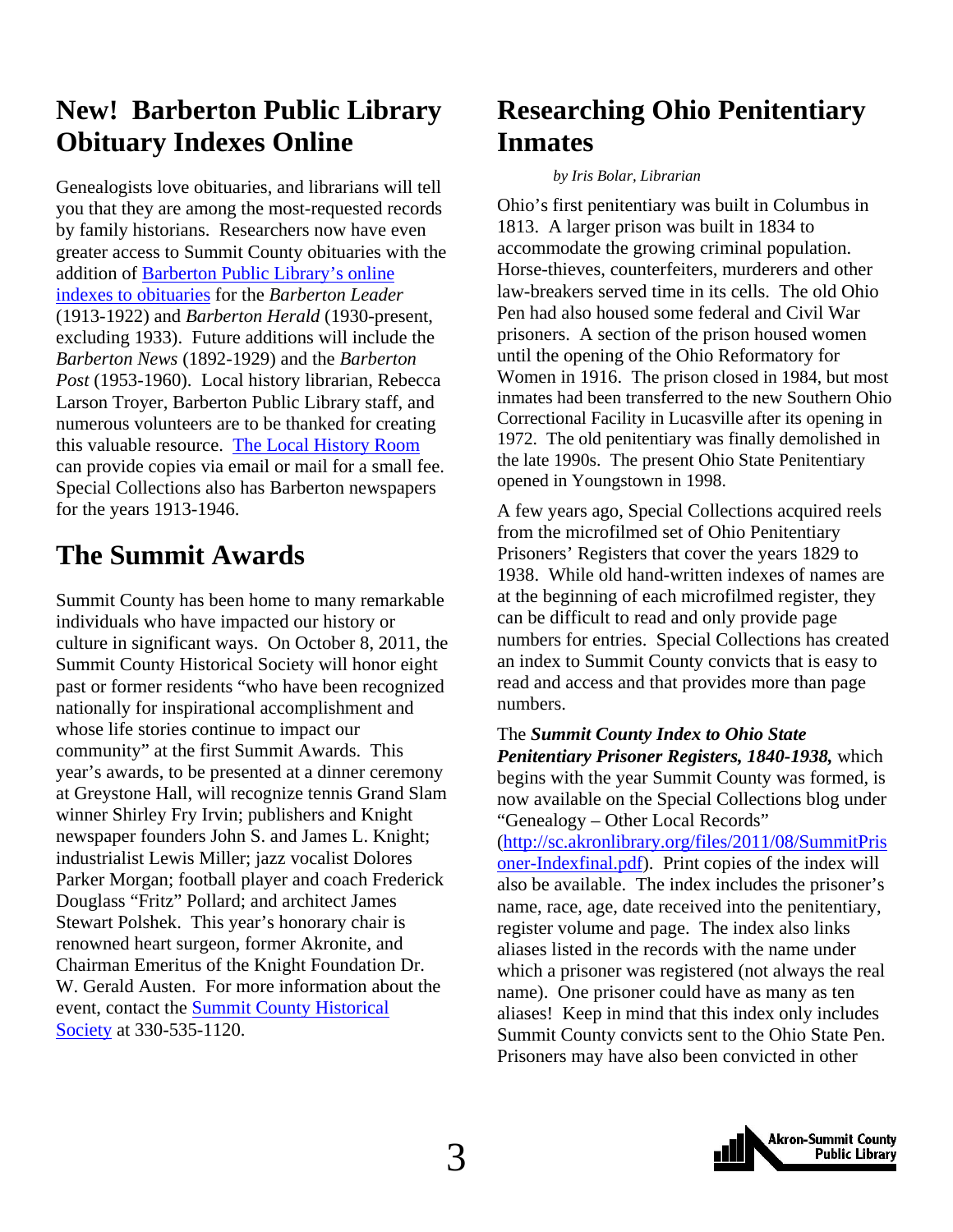counties (and in other states) at some point in their criminal histories.

*So, you've found the name in the index. Now what?* The actual registers are on microfilm in the Special Collections Division. While our library only has reels from 1829 to 1938, the Ohio Historical Society has registers from 1829 to 1973 and an index to prisoners starting in 1913. Up through most of 1913, the registers contain one-line ledger entries on three consecutive double-page spreads that include the prisoner's number, prisoner's name, aliases, age, race, crime, term of sentence, month and year of trial, date received into the penitentiary, date of expected release, parole, transfers, execution, birth location, occupation, education, physical description, temperament, habits, marital status and other notes. A relative's name and address are also included. The information after late 1913, unfortunately, excludes the personal data and only spans one double-page.

*Where do you go from here?* With the trial date from the register as a starting point, check the *Akron Beacon Journal Index* by the crime or convict's name to see if articles about the case were published. Online access to this newspaper index is available on the Genealogy Tab of the Special Collections blog

(http://sc.akronlibrary.org/genealogy/akron-beaconjournal-indexes/). Note that sometimes articles were skipped in the index, so you may need to go directly to the microfilmed newspaper and browse. The *Akron Beacon Journal Index* covers 1841 to 1939. Print volumes are available in Special Collections.

The next step is to check the online archives/library catalog from the Ohio Historical Society (OHS) at http://ohsweb.ohiohistory.org/portal/archiveslibrary [-p.shtml for additional records held in its archives in](http://ohsweb.ohiohistory.org/portal/archiveslibrary-p.shtml) Columbus. You can search the OHS catalog by using "Ohio Penitentiary" as the author or by doing a keyword or subject search using the terms "penitentiary" with "prisoners" or "inmates," for example. The summary field of a title's catalog record shows the type of information included in that group of penitentiary records. Depending on

the dates of records held at OHS, you may find inmates listed in documents such as those pertaining to conduct, discharges and paroles, movements and transfers, escapes, post office records, earnings and funds. For a few years in the 1940s, there are registers of prisoners' visitors.

Photographs of some prisoners may be available on Bertillon Cards. The Ohio Penitentiary began using the Bertillon system in 1887. The system was created by French criminologist and anthropologist Alphonse Bertillon as an identification system before the use of fingerprints. It was based on the measurements and shapes of certain head and body parts, physical markings, and personality characteristics. Front and profile photographs of prisoners were included on the cards as well as height, age, weight, color of hair, state of birth and several Bertillon measurements. The Ohio Historical Society only has some Ohio State Pen Bertillon cards from 1888-1919. The society does not have images for every prisoner during that period.

Ohio Penitentiary records are not the only correctional institution records held by the Ohio Historical Society. OHS also has records regarding the Ohio State Reformatory, Ohio Reformatory for Women, London Prison Farm, Ohio Girls' Industrial School, and the Ohio Boys' Industrial School. An online index to the industrial schools' admission records (Girls 1869 - 1943 and Boys 1858 - 1944) is available from OHS at

www.ohiohistory.org/resource/database/industrial/. To find out more about research and services at the Ohio Historical Society, visit

http://ohsweb.ohiohistory.org/portal/archiveslibraryp.shtml.

# **Subscribing to** *Past Pursuits*

Past Pursuits is an electronic newsletter e-mailed to more than 800 subscribers four times each year. To subscribe, e-mail us at speccollections@akronlibrary.org.

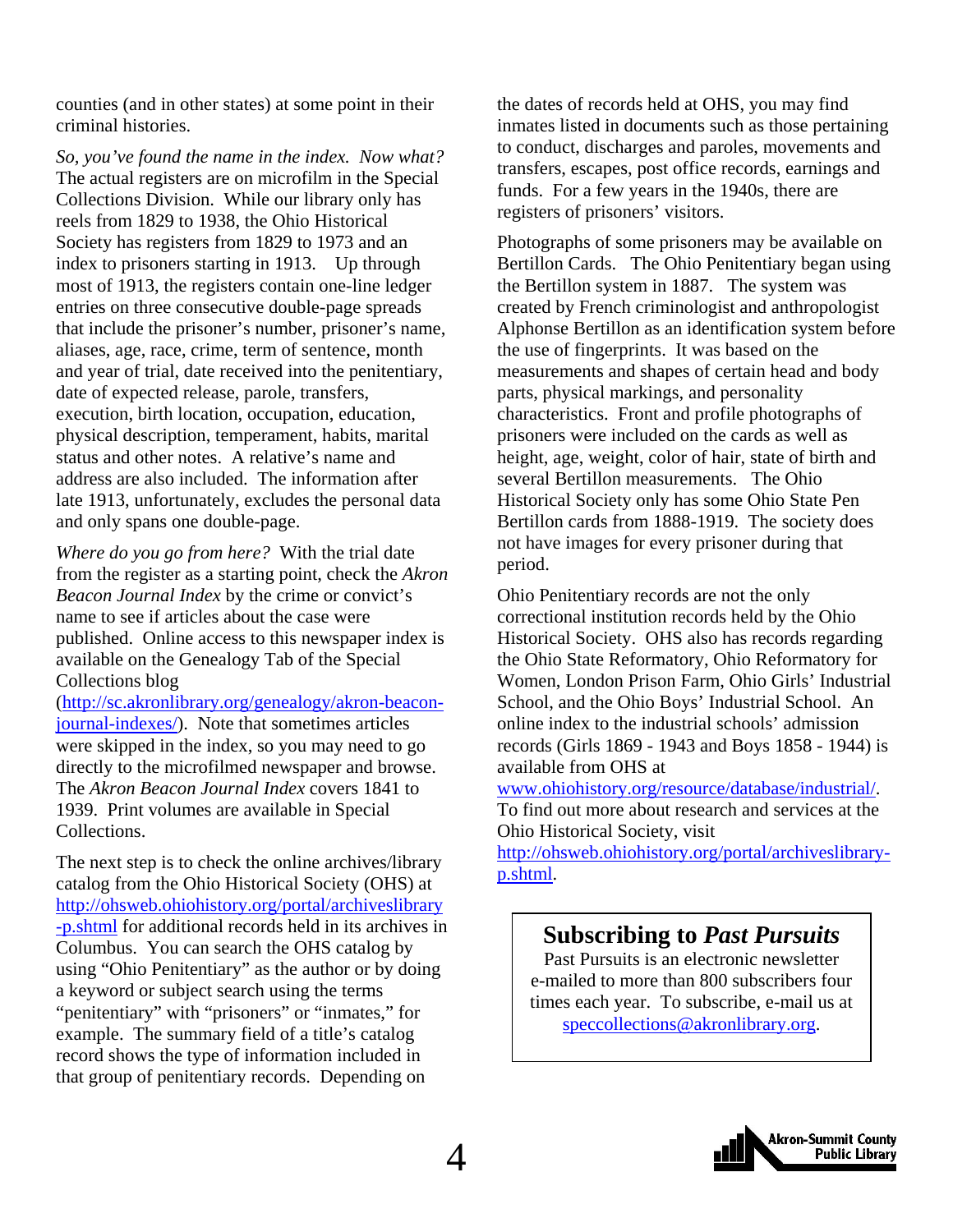# <span id="page-4-0"></span>**"Discovering Your Ancestors Online" Draws Record Turnout**

#### *by Cheri Goldner, Librarian*

This year's day-long genealogy program at Main Library took place on Saturday, August 6 and drew our largest crowd ever, with 271 in attendance.



*This image of the Main Library Auditorium during a presentation was taken by Laura Jaroszewski*

Participants heard presentations on three of the genealogy databases to which the Library subscribes - Footnote, Ancestry Library Edition and Heritage Quest - as well as talks on online genealogy research and using the free website www.FamilySearch.org. More than 100 people took advantage of the half-price memberships offered by our event co-sponsor, the Summit County Chapter of the Ohio Genealogical Society, and the lucky winners in our drawing took home some great prizes - a one-year subscription to Footnote.com, free LDS microfilm rentals, memberships in Summit County OGS, and RootsMagic Family Tree Software.

Many thanks go to Summit County OGS for helping to make the program possible and to the many people who attended. For those of you who weren't able to attend, many of the handouts are posted on our blog (http://sc.akronlibrary.org/classesevents/discovering-your-ancestors-online/). We also have some extra copies available at the reference desk.

# **Local WWII Submariner**

#### *by Michael Elliott*

Veteran's Day is on November 11. Along with Memorial Day, both of these holidays provide us with an opportunity to remember, honor and recognize the men and women who have been members of America's armed forces. The following account is meant to acknowledge one of our country's aging World War II veterans and began with a chance encounter. This past March, as I was exiting the local supermarket, I observed an elderly gentleman entering the store wearing a baseball cap with "U.S.S. Cod" lettered across the front. Having an interest in military history, I knew that this referred to the preserved submarine of that name operated as a museum on the lakefront in Cleveland. Seeing that he was a senior citizen, I asked if he was a submarine veteran. His answer was yes, and after introducing ourselves, we stood there talking for a good 20 minutes. When I learned that he had served briefly on the U.S.S. *Wahoo* -- possibly the most famous and likely the most celebrated American submarine of the war  $-1$  was intrigued and quickly made an appointment to meet with him again to hear first-hand accounts about the exploits of the *Wahoo* and her innovative Captain Dudley "Mushmouth" Morton. I looked forward to my upcoming visit with anticipation as it was clear that this humble and modest man standing before me would have fascinating memories to share.

Born in 1921, Carl Hood is an Akron native. He graduated from North High School and was working for the 3M Co. here in Akron before the war. Shortly after the attack on Pearl Harbor, a close friend was drafted into the army, and as that likely prospect awaited him too, Carl volunteered in the U.S. Navy on April 14, 1942. Among all of the other forms to fill out and sign, the navy recruiter gave each recruit a slip of paper asking if they would consider duty in submarines. Hood quickly wrote down an emphatic "NO!!" Nevertheless, he did end up in submarines as the demands of his specialty and the overall need for replacements outweighed any personal choice in the matter. In this, Hood is something of an aberration as submariners are

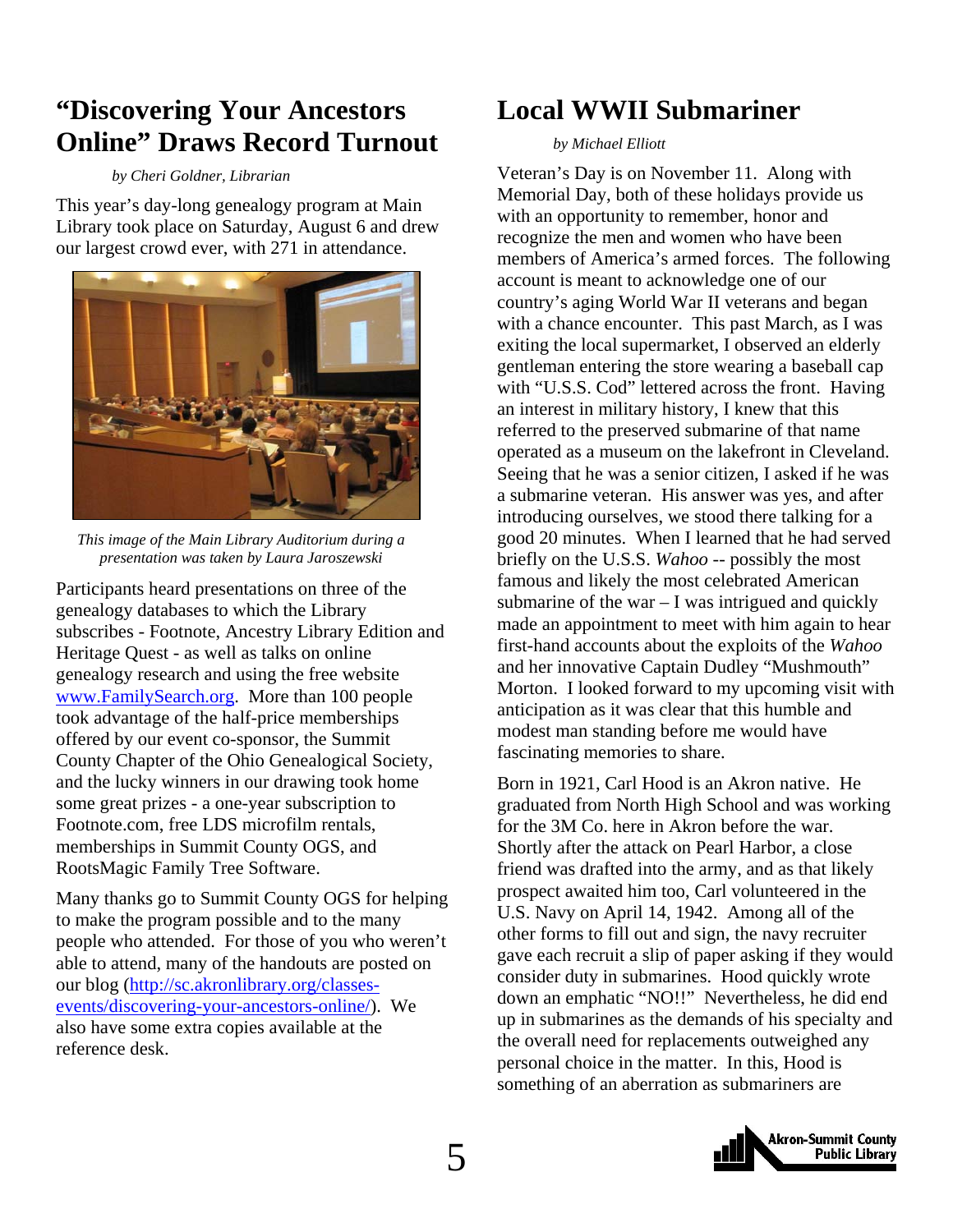traditionally all volunteers. Regardless of the details, Hood quickly adapted to his new life in the navy and grew to enjoy the duty. The image below was taken just after the war and shows him looking every bit the stereotypical sailor.



The war that Carl Hood lived and fought beneath the waves could never be considered one that most people would readily choose. Imagine, for just a moment, that you're a member of the crew. The repetitive monotony of standing watch, running drills and the tedium of

assigned tasks were the general rules of the day. The living conditions aboard a submarine are spartan at best, and personal privacy is non-existent since space is always at a premium. World War II fleet submarines weighed just over 1,500 tons, which was comparatively small for a seagoing vessel. Only slightly longer than a football field, at 312 feet in length, they were about 27 feet wide at the broadest point. When you consider that these dimensions were the "outer shell," with the diameter of the inner pressure hull in which the 75 or more crew members lived being much smaller, it puts into perspective just how cramped the living space truly was. As it is cylindrical in shape, the "boat" (a submarine is *never* called a ship) was segmented into nine individual compartments with each small room housing several men and various pieces of machinery and equipment. Watertight bulkheads separated each compartment and could be sealed off in an emergency. Needless to say, having claustrophobia is not an option in the submarine navy.

When departing on patrol, every nook and cranny of the sub was utilized. Food and supplies were stored in every conceivable space including the crew's shower (there wasn't enough fresh water to use for daily showers anyway) and in one of the two toilet cubicles. With space at such a premium, it also wasn't unusual that the crew "hot-bunked" with one another – that is, a man coming off watch would

attempt to sleep in the same fold-up rack just vacated by a crewmate going on watch. Furthermore, a good portion of the sleeping racks in the torpedo rooms were positioned among the torpedoes. It was very common for crew members to sleep atop a live (even if unarmed) torpedo and its 600-lb. explosive warhead. Each patrol in enemy territory generally lasted about two months or as long as the fuel and provisions held out. During WW II, the total strength of the submarine force never exceeded more than 2% of the total navy. Yet a postwar accounting revealed that American submarines accounted for 55% of all Japanese naval loses. That this fact is not well known – even to this day – can be attributed in part to the "silent service" motto of the U.S. submarine service.

Now put yourself in the shoes of a WW II submariner. Imagine that you're hundreds of feet down in the ocean. You've just conducted an attack against Japanese shipping and are attempting to evade the destroyer escorts. You've been held down a few hours and the air is growing thin – so thin that it's impossible to strike a match for a quick cigarette because there is simply not enough oxygen left to sustain a flame. But that's not all. While submerged, the crew also has to contend with diesel fumes, chlorine gas, (from the two immense batteries) backing-up toilets, stifling heat & humidity all of which are increasing in intensity the longer you stay submerged. Now add into the equation that you're being hunted by other men intent upon killing you. The Japanese ships above you are scouring the area and "pinging" away with their sonar, which you can hear very plainly inside the submarine as water is an excellent conductor of sound waves. Everyone is frightened, and some men pray aloud as the Japanese destroyer on the surface locates you and begins his run. Depth charges are dropped which frequently knock out the lights and cause damage and leaks which require immediate attention and repair. You need to make the necessary repairs – often by the red glow of emergency lighting – or the submarine will sink to a depth where the pressure of the ocean will crush the boat like a tin can. During these attacks, very occasionally a crew member reaches his breaking point and needs to be sedated to

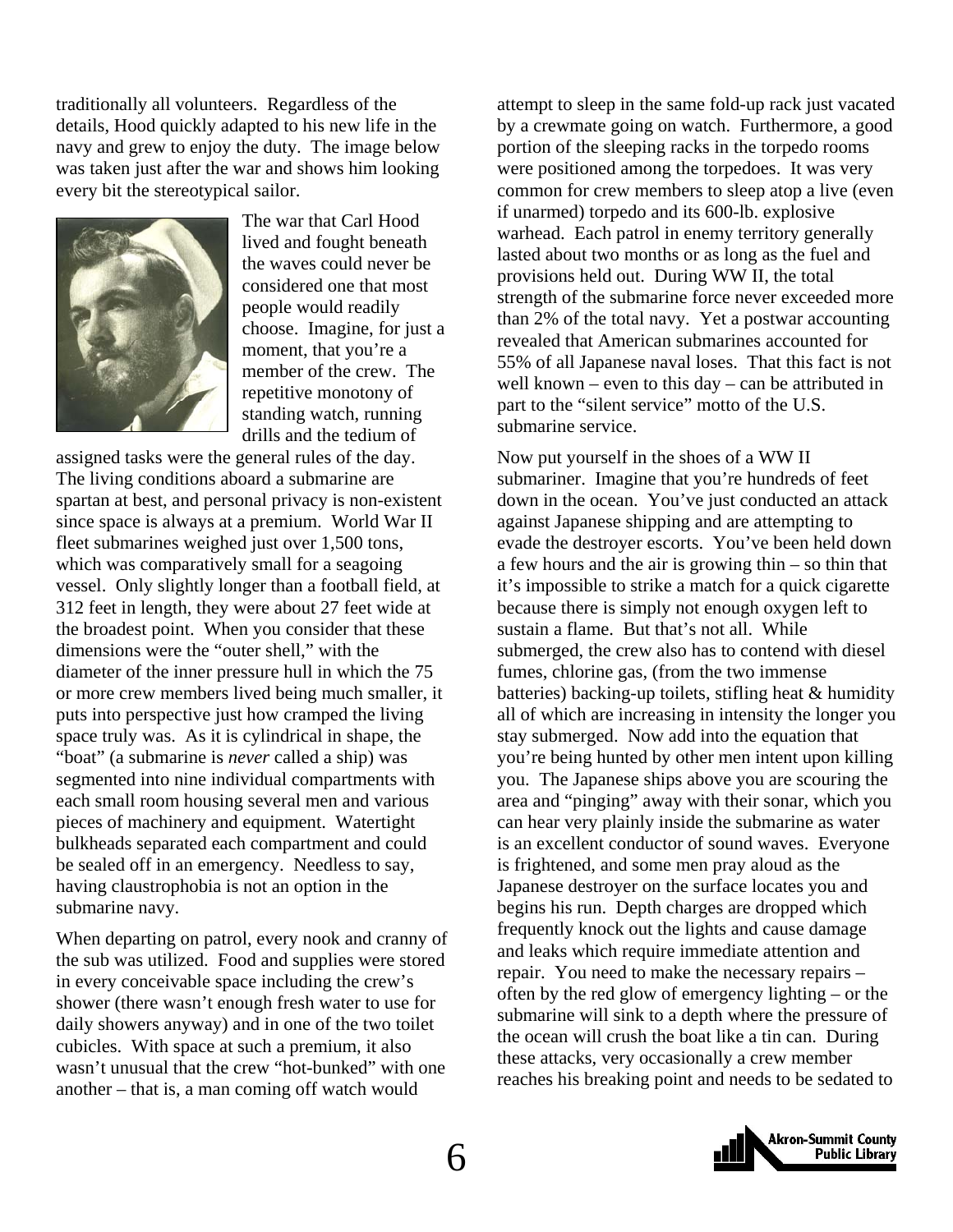avoid spreading panic amongst the remaining crew. If skill and luck are on your side, you live to fight another day – and possibly suffer through the same horrible experience again. It took a special kind of courage to serve in the submarine force.

Carl Hood's introduction to submarine warfare began in April of 1943. Along with 19 other replacements, he reported aboard the U.S.S. *Wahoo,* the new contingent receiving a less than enthusiastic greeting from the executive officer. Before long, the mooring lines were cast off and the *Wahoo* was underway for her fifth war patrol. With a cryptic "good hunting," the escort vessel reverses course and heads back to base leaving the submarine to continue on her way alone. During the transit to their patrol area, Hood served occasionally as a lookout, but his primary watch station was on the radar watching for approaching planes. But at battle stations, his specialty as a fire-controlman put him in the nerve center of the sub feeding information into the Torpedo Data Computer – or TDC – an advanced device that mathematically solved the problem of when and where to shoot the torpedoes to intersect the target. On one eventful day during the patrol off the Kurile Islands North of Japan, the *Wahoo* attacked and sank two cargo ships, but the periscope showed anti-submarine vessels searching for them. Expertly using their sonar, the Japanese ships were closing in for the kill. Hood recalls the crew putting oily rags – some apparently stenciled with the name *Wahoo* on them – along with assorted debris and trash into a torpedo tube and firing it, the aforementioned items undoubtedly floating to the surface. (The same ploy was used by Clark Gable in the classic 1958 Hollywood production of the WW II submarine movie *Run Silent, Run Deep.*) It becomes quickly apparent that the Japanese must have found these items as when *Wahoo* came to the surface a few short hours later, the radio receiver tuned to Tokyo Rose could be heard making the announcement that the submarine *Wahoo* had just been sunk. This gave the entire crew a good laugh and served to relieve the stress from the ordeal they had just come through.

*Wahoo's* fifth patrol experienced bad torpedo performance but nevertheless accounted for three Japanese ships sunk and severe damage to a fourth. After this, the *Wahoo* was sent back to the Mare Island shipyard in San Francisco for a complete overhaul. When this was completed, they were directed to return to Pearl Harbor and the war. Prior to their upcoming sixth patrol, they gave a lift to Pearl Harbor to actor Errol Flynn who, while friendly enough, limited his interaction with the crew undoubtedly not wishing to distract them from their duties. One afternoon, Hood was on the bridge when on the way to Pearl Harbor after the Mare Island overhaul and impulsively asked the Lieutenant to transfer him off as he (Hood) felt he needed additional training with the TDC. This was indeed a lucky break as otherwise he would have been on board for the short and unsuccessful sixth patrol and the ill-fated final patrol. Returning to Pearl Harbor, the *Wahoo* was quickly resupplied and given their new patrol area – the Sea of Japan! This nearly landlocked body of water between Japan and mainland China was thought to be teeming with Japanese shipping.



*Pictured above is the USS Cod moored in Cleveland, Ohio. It is the same type of submarine as the USS Wahoo on which Carl Hood served.*

Arriving on station, they found that targets were indeed plentiful but dismal performance by their allotment of torpedoes cut the patrol short. An enraged Morton returned to Pearl Harbor demanding a fresh load of torpedoes and to be allowed to return

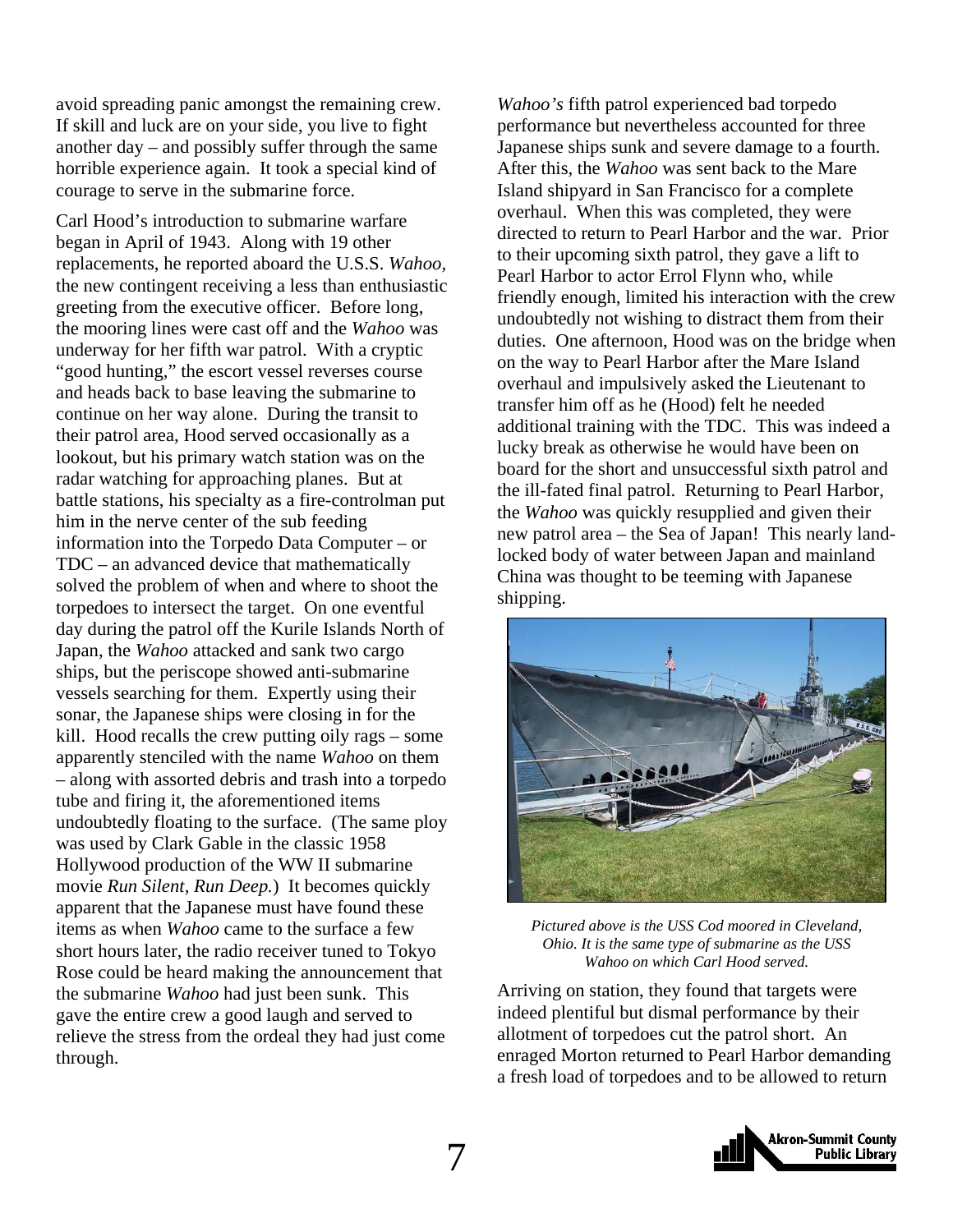to the Sea of Japan. He got his wish on both counts. Postwar Japanese records reveal that they had some success sinking four major ships. But something had gone terribly wrong on *Wahoo*. On October 11, 1943 – the day she was scheduled to exit the Sea of Japan – *Wahoo* was spotted by a Japanese airplane. Her decks were observed to be nearly awash before the final attack in the La Perouse Strait immediately north of the Japanese island of Hokkaido. So *Wahoo* was "down" somewhat according to one of the Japanese pilots who was involved in the final attack and who survived the war. Hood believes the *Wahoo* had possibly been damaged in an earlier engagement or had suffered some catastrophic equipment failure and couldn't dive -- there is simply no other way to explain why they were trying to escape on the surface in broad daylight past the now fully alerted Japanese. After two months the Navy declared the *Wahoo* to be overdue and presumed lost. That's the way things stayed until 2006 when the *Wahoo* was rediscovered by divers on the ocean floor very near to where she had last been seen on that last fateful morning. Examination of the wreck revealed that there was extensive damage from an aerial bomb to the conning tower and center of the superstructure. When the bomb hit, crew members in the control room presumably died instantly. Gone was "Mush" Morton, the man whose aggressiveness set the standard by which later skippers would be compared.

After more training, Hood was reassigned to another submarine, the U.S.S. *Gato* and went out on two additional patrols in early 1944. On these patrols, the *Gato* functioned primarily as a "lifeguard" and rescued several airmen who had to ditch their planes in the water. They also sank additional Japanese freighters, with Hood given the responsibility of pushing the firing button to shoot the torpedoes once or twice. It was while on the *Gato* that he endured perhaps his most harrowing moment. They had just attacked a Japanese convoy, and as a consequence, had received a good working over by the escorts being on the receiving end of several well placed depth charges. Shortly afterwards, they evaded the escorts and surfaced to

chase the surviving ships from the convoy. Opening the hatch, the first person out on deck was greeted with the chilling sight of an unexploded depth charge sitting on the deck and liable to go off at any second. While an officer quickly copied down the Japanese characters on the casing, two crew members gently rolled it into an inflatable raft and pushed it off the deck and into the path of the Japanese escort vessels now in pursuit. The *Gato* was eventually able to outrun her pursuers and return to base.

While combat could be intense in the extreme on a submarine, days or weeks could pass between sighting enemy ships. Filling up the hours could be a hardship. While study and rest took up the majority of their free hours, there were still pleasant moments to be had aboard a submarine. Reading and card games were the most common way of passing time in their off duty hours and although keeping a diary was strictly forbidden, many men secretly kept them, of which many are now being made into books and memoirs. Carl's most pleasant memory was crossing the international date line on Christmas day triggering the phenomenon known as "sailing into yesterday" which allowed the crew to celebrate two Christmas days including back to back turkey dinners. There was also the custom of initiating "pollywogs" into "shellbacks" when crossing the equator. This age old tradition rivals that of any college fraternity in its hazing but provided the crew with a much needed diversion.



*This image of the crew's mess on the U.S.S. Cod is typical for this type of submarine. The setting for Mr. Hood's fondly remembered two Christmas Day feasts would have been very similar.* 

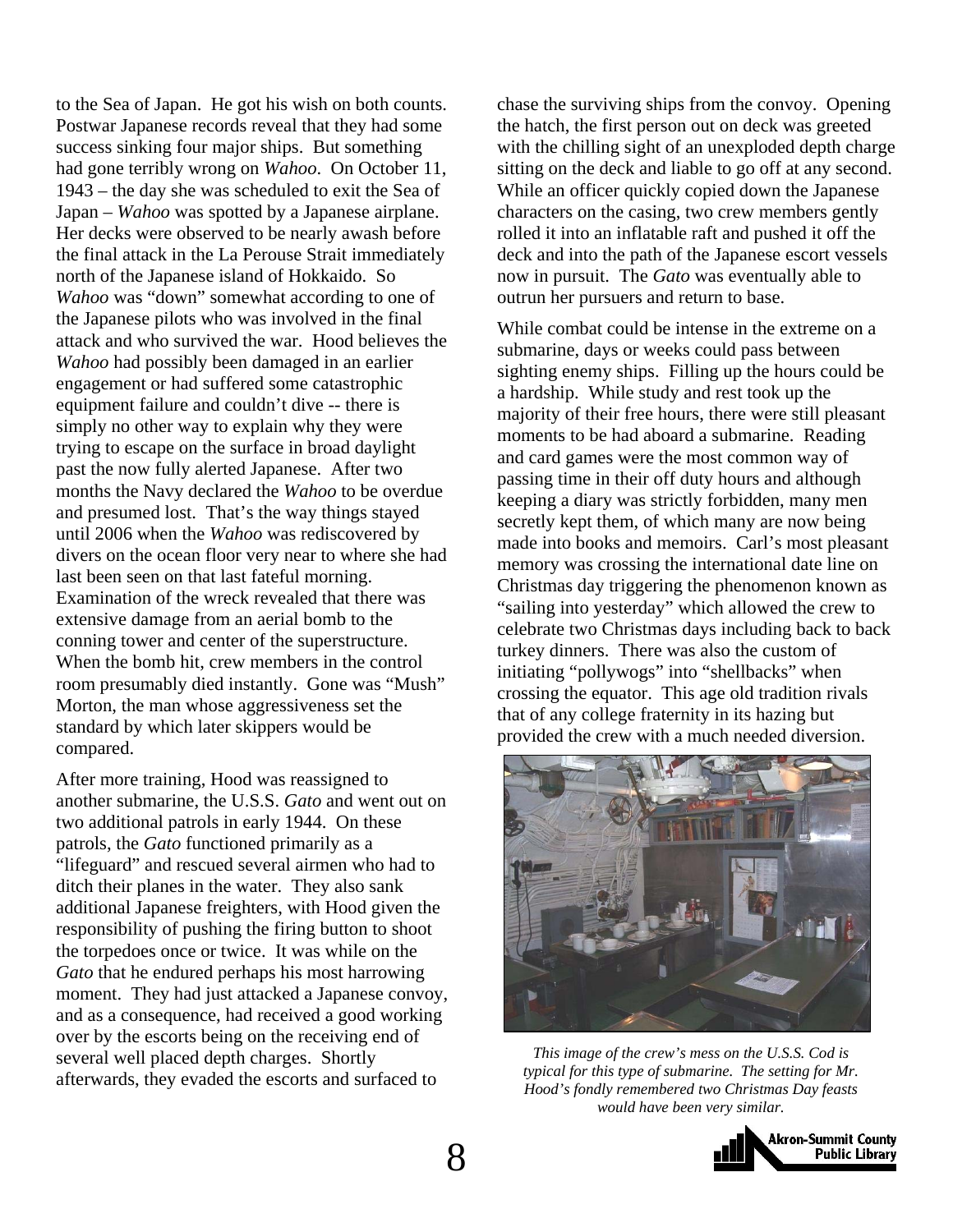<span id="page-8-0"></span>Hood was at Pearl Harbor in TDC School when the war ended. Now qualified as an expert, he was present at Bikini Atoll for the atomic tests in 1946 where his job was to inspect the equipment on submarines that had been in the target zone. Boarding the test ships the day following the explosions, the men were instructed to examine and decontaminate them under safety measures and lax protocols that would horrify later generations. After his discharge, he returned to Ohio and got a job at General Motors in Parma. He worked there for 30 plus years and raised family in the Medina area before moving back to Akron in retirement. As of this writing there are only three men left who made patrols on *Wahoo*. Hood is possibly in best shape of any of them, keeping busy gardening and running daily errands.

If there is one specific impression Mr. Hood wants to leave with the reader it is that he considers himself to be a survivor. Considering the events outlined in this article, that might be an understatement. Whether Divine Providence played a part in his still being here – as Hood believes – or whether he was just very, very lucky, it's hard to disagree with him.

# **New Genealogy Class – Putting It All Together**

When you begin researching your family history, it doesn't take long to realize that you'll need a way to deal with all the information and documents you'll accumulate. Special Collections has created a new class offering ideas, tips, and things to consider when organizing your research. Topics include citing sources, methods of presenting genealogical information, preservation concerns, software options, and ways to share your research with others. With lots of choices, you'll be able to craft a system that will work for you.

This class will last about two hours and will be held in Meeting Room 1 of the Main Library on Saturday, November 19 at 10 am. To sign up, contact Special Collections at 330-643-9030 or speccollections@akronlibrary.org.

# **Workshops from Special Collections**

#### **Getting Started in Family History**

*Saturday, September 10, 10 am – noon OR Saturday, November 12, 10 am - noon*  Join the Special Collections Division for an introduction to genealogy for new family historians. This session will include an overview of genealogical sources available at the Library, suggestions for getting started, and tips for organizing your research. This workshop meets in the Special Collections Division, Third Floor, Main Library. For more information and to sign up, contact the Special Collections Division, 330.643.9030 or speccollections@akronlibrary.org.

#### **Getting Started in African American Genealogy**

*Saturday, September 17, 10 am – noon*  Do you want to trace your African American family tree? Not sure how or where to begin? The Special Collections Division presents a class for genealogy beginners who have a specific interest in African American ancestral research. This workshop meets in Meeting Room 1, Main Library. For more information and to sign up, contact the Special Collections Division, 330.643.9030 or speccollections@akronlibrary.org.

#### **Branching Out: Second Steps in Genealogy**

*Saturday, October 8, 10 am - noon*  A detailed continuation of *Getting Started in Family History,* this class is geared toward those who have already done some research. Participants will learn what to expect when working with vital records and obituaries and basic search strategies for finding them in both online and traditional sources. This workshop meets in Meeting Room 1, High Street Level, Main Library. For more information and to sign up, contact the Special Collections Division, 330.643.9030 or speccollections@akronlibrary.org.

#### **Finding Your Family in the Census**

*Saturday, October 15, 10 am – noon*  United States Census records are rich sources of genealogical information. Join us as we learn more about using these valuable records in your family

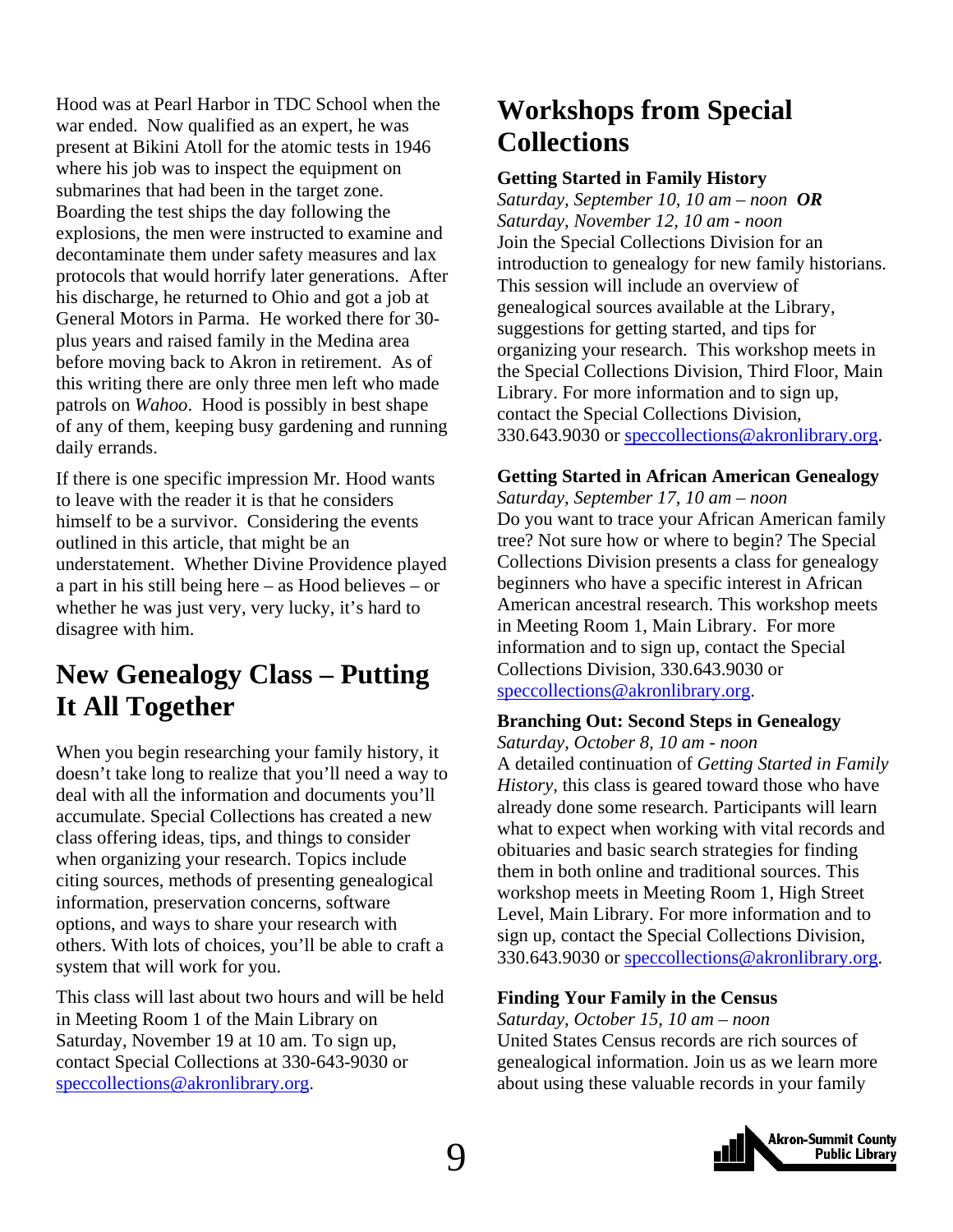<span id="page-9-0"></span>research. As we will be using electronic resources, basic computer skills are recommended. This workshop meets in Computer Lab 2, First Floor, Main Library. For more information and to sign up, contact the Special Collections Division, 330.643.9030 or speccollections@akronlibrary.org.

#### **Finding Your Immigrant Ancestors**

*Saturday, October 29, 10 am – noon*  Most of us will find immigrant ancestors somewhere in our family tree. Join staff from the Special Collections Division for a discussion of identifying immigrant ancestors and locating passenger lists and naturalization records. As we will be using electronic resources, basic computer skills are recommended. This workshop meets in Computer Lab 2, First Floor, Main Library. For more information and to sign up, contact the Special Collections Division, 330.643.9030 or speccollections@akronlibrary.org.

#### **Putting It All Together**

*Saturday, November 19, 10 am - noon*  Family history research can produce a lot of documents, photos, and memorabilia. This class offers ideas and resources for recording, storing, preserving, displaying and sharing your research. This workshop meets in meeting Room 1, High Street Level, Main Library. For more information and to sign up, contact the Special Collections Division, 330.643.9030 or speccollections@akronlibrary.org.

# **Workshops from Summit County OGS**

#### **Funeral Home Records**

*Saturday, September 17, 1 pm*  Join us at the downtown Akron-Summit County Library for a talk about funeral home records. Chip Billow of Billow Funeral Home will answer common questions about these records. For more information, please see the chapter's website [http://www.acorn.net/gen/chapinfo.html#MEETIN](http://www.acorn.net/gen/chapinfo.html#MEETING_AND_PROGRAM) G\_AND\_PROGRAM.

# **How to Handle and Care for Your Photographs**

*Saturday, October 15, 1 pm* 

Join us at the downtown Akron-Summit County Library for a talk by Rick Acker about how to properly handle and store your photographs. For more information, please see the chapter's website [http://www.acorn.net/gen/chapinfo.html#MEETING](http://www.acorn.net/gen/chapinfo.html#MEETING_AND_PROGRAM) \_AND\_PROGRAM.

# **Civil War Commemorative Events in Summit County**

From now through 2015, Summit County will commemorate the  $150<sup>th</sup>$  anniversary of Ohio's contribution to the Civil War. Be sure to attend these events in our community. For more information about events here and throughout the State, visit: www.ohiocivilwar150.org.

#### **September 9-10**

*Ohio Goes to the War: The Sectional Crisis and Fight for Freedom*

Conference sponsored by Ohio Humanities Council, the University of Akron, Cleveland State University, Kent State University, Youngstown State University, and Kent State University Press, Cleveland State University. http://civilwar.clevelandhistory.org/.

#### **September 22, 4-6 pm**

*John Brown Open House*  Summit County Historical Society 550 Copley Road, Akron www.summithistory.org

#### **September 25 7 pm**

*Tenting Tonight: The Music of the Civil War* Traditional music artists Jay Ungar & Molly Mason. G.A.R. Hall Museum, Peninsula Peninsula Valley Historic & Education Foundation. www.peninsulahistory.org.

#### **October 1, 14, 15, 21, 22, & 28 6-9 pm**

*Farmhouse Suppers:* The Civil War Series at the Hale Farm & Village. Sponsored by the Hale Farm & Village, in Bath Township. www.halefarm.org.

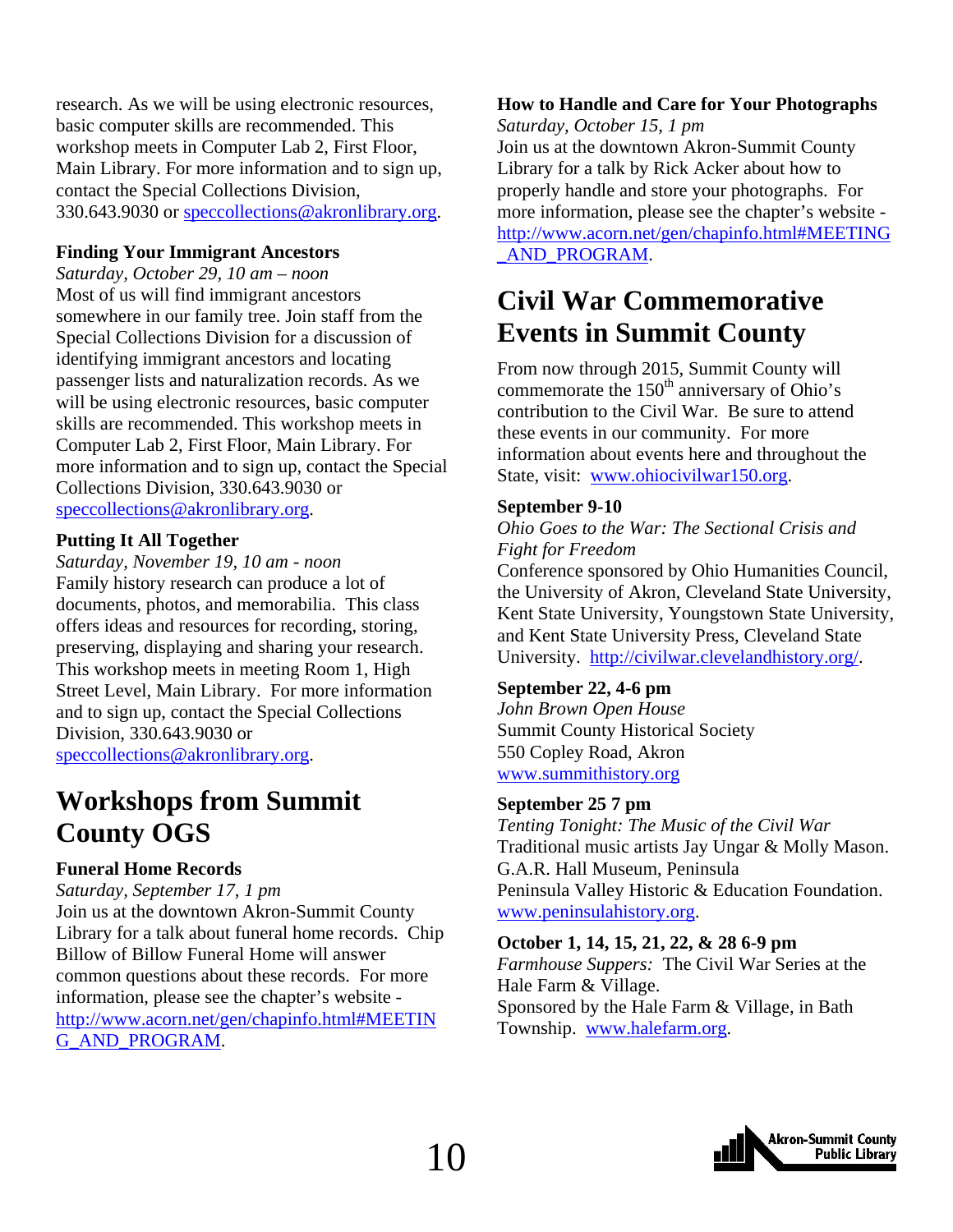<span id="page-10-0"></span>**November 19, 3:30- 6 pm**  *A Dinner with Abraham Lincoln* Hale Farm & Village, Bath Township www.halefarm.org

*Civil War 150 Exhibit* Clothing and musical instruments from the Civil War period First floor of Main Place Building, 121 South Main Street, Akron Summit County Historical Society www.summithistory.org

# **We would like to thank the following for their generous donations:**

Akron Chapter, Daughters of the American Revolution for a donation in memory of Nancy Hotchkiss Mettler

William M. Brown for *McPherson and Pfalzgraf: Building of an American Heritage* by William Morgan Brown, P.E.

Wilma Corbett for 19 high school and University of Akron yearbooks

Margaret H. Foight for *Pembrokeshire People: Llandewy Velfrey, 1841 Census; Pembrokeshire People: Llandewy Velfrey, 1871 Census;* and personal genealogical research

Joan Hughes for local organizational brochures and programs

Brenda Keblesh for photographs and booklet about the construction of the Chapel on Fir Hill

Helen Livingston for books on Irish, Scottish, and Canadian genealogy

David McCann for *One World – One Family, and One Moment in Time* by David McCann

Linda Mann for Old Trail and Cuyahoga Falls High School yearbooks

Charles Olegar for *Charles Olegar Archive Series: Grand Rapids Choir of Men and Boys*

Mark Price for sheet music by Grant Clarke

Janette Stender for two photographs of graduation of St. Hedwig's

Summit County Chapter, Ohio Genealogical Society for *Connecticut Western Reserve, State of Ohio, County of Portage Timeline, 1669-2007* in memory of Janet Floasin

Summit Regional Council Catholic Women for organizational and historical records

Summit County Medical Society for organizational and historical records

Barbara Wielgos for *The Henry Royer and Sebastian Royer Families* by Helen Miller Robertson

# **On Exhibit**

# **Summer in Summit July – September, 2011**

Summit County residents of the past found ways to beat the heat and enjoy the summer. This exhibit showcases some early photographs, artifacts, and summer wear from the collections of the Summit County Historical Society. Photographs of the Summit County Historical Society that are included in this exhibit are archived in the Special Collections Division.

# **Summit County's Veterans October – December, 2011**

Summit County has been home to many men and women who have served their country with honor. This exhibit displays some documents and artifacts celebrating their service to our country in times of war and peace.

Published by the Special Collections Division of the Akron-Summit County Public Library, Akron, Ohio.

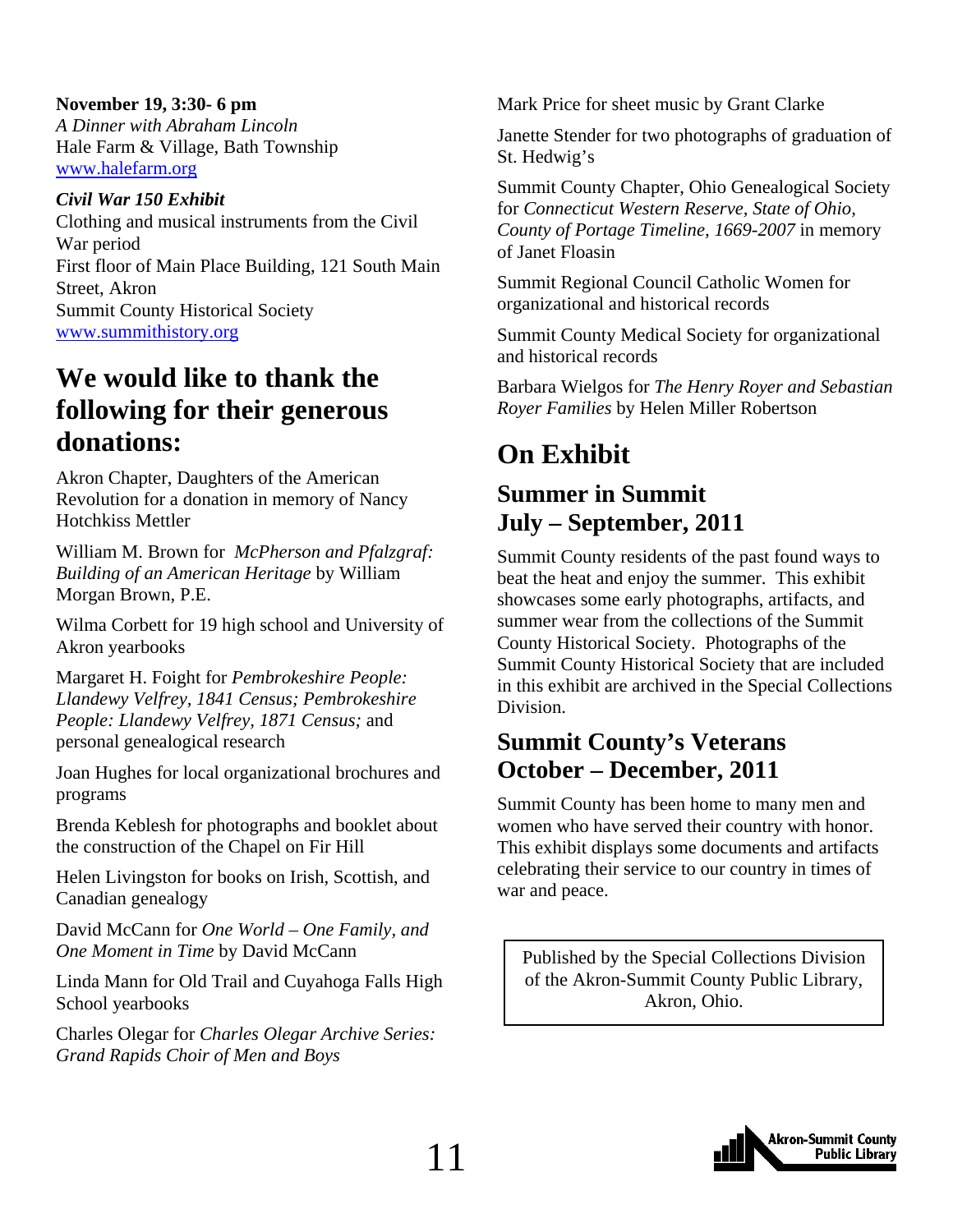# <span id="page-11-0"></span>**New to the Collection**

### **Alabama**

Coosa County marriage records, 1865-1900 Sumter County voting list, 1834-1861

### **Connecticut**

History of Seymour, with biographies and genealogies

### **Delaware**

Christiana M.E. Church: its history, its people Genealogical abstracts from Biographical and Genealogical History of the State of Delaware Kent County land records, vols. 1 & 9 Tax assessments of New Castle County, 1816-1817

# **Kentucky**

1890 tax list of Garrard County Cemeteries of Cadiz and Trigg County Green County death records, 1911-1930 Metcalfe County cemetery records Montgomery County burials

# **Maine**

Early families of Standish A history of the town of Union, in the county of Lincoln

Portland Advertiser & Gazette: marriages, deaths and news, November 1838-May 1839

The Portland Transcript, 1869-1870: news and summary, marriages and deaths

# **Maryland**

Biographical data from Baltimore newspapers, 1817-1819

A century of growth, or the church in Western Maryland

Caroline county marriages, births and deaths: 1850- 1880

Heirs and legatees of Caroline County

## **Massachusetts**

The history of Ludlow

History of the town of Carver: historical review, 1637-1910

Strangers and pilgrims, travelers and sojourners: Leiden & the foundations of Plymouth Plantation

# **Michigan**

Southeastern Michigan pioneer families, especially Livingston County and New York origins

## **Mississippi**

African-American marriages in Lafayette County. 1865-1975 Clarke County marriage record book, Books A-F, 1853-1892 Confederate deaths Educable children, Alcorn County, 1878 Enumeration of Confederate soldiers, sailors and widows, Alcorn County, 1919 Enumeration of educable children, Lauderdale County school census, 1885, white and black Lauderdale : Mississippi's empire county, 1830-65 Marriage records: "lost" paper records of Lafayette County, 1861-1944. Groom surnames Old Tishomingo schools, 1856-1859

## **New Hampshire**

Inhabitants of New Hampshire, 1776

# **New York**

Old gravestones of Columbia County, New York

# **Ohio**

1820-1824 Coshocton County, list of land & tax rate 1902 Hardin County obituaries 1995 and 1996 Ada Herald obituaries [Hardin Co.] Abstracts from Brown County newspapers, 1900-05 Abstracts of obituaries, death notices and funeral notices from the Delaware Gazette Berlin Township & Delaware County history, told by contemporaries Between the rivers: the story of Grandview Heights and Marble Cliff [Franklin Co.] Birth and death records for the year ending March 1, 1857, for Hocking County The birthplace of Rutherford Birchard Hayes Delaware, Ohio Bits of Clinton County history Brighton Township: where pioneer souls live on [Lorain Co.] Cemetery records of Delaware County Cincinnati and Hamilton County Hamilton County, Ohio burial records. Vols. 18 & 20

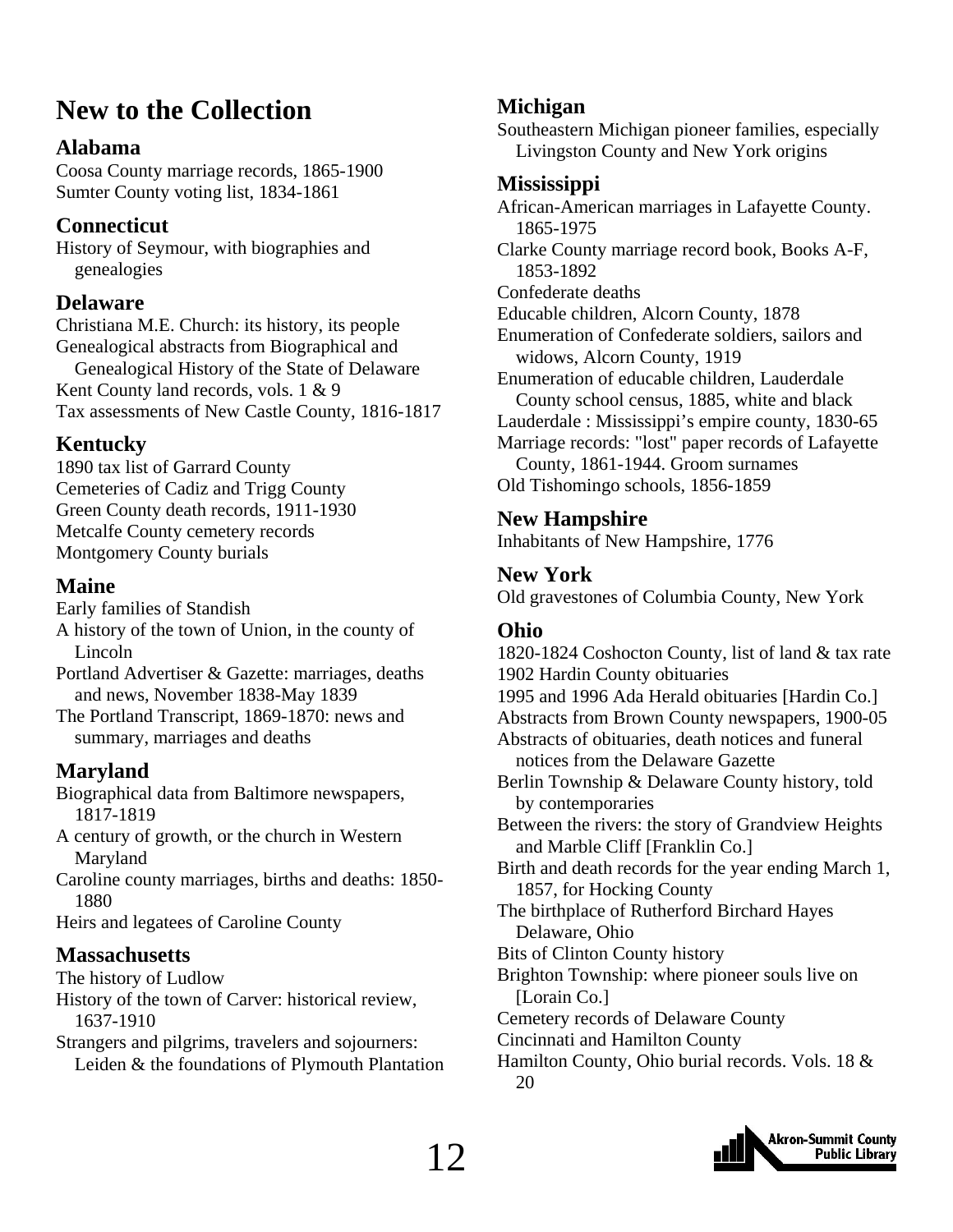#### **Ohio (continued)**

Coshocton County birth records, 1867-1909

- Coshocton County centennial history, 1811-1911 Coshocton County courthouse records: common
- pleas, appeals court, circuit court, 1816-1933
- Coshocton County tax index
- Deaths, 1844-August 15, 1851, abstracted from The Republic, Springfield, Clark County
- Beyond the names: a tribute to Clermont County, Ohio Vietnam war dead
- Deaths from the Columbiana County administration dockets, 1887-1900

Delaware City Chapter, Daughters of the American Revolution, 1909-1969

Every name index to Franklin County Court of Common Pleas order books

Fairfield County birth records from probate court, 1867-1898

- Fairfield County deaths, 1867-1890
- Final salute: a tribute to the men of Grandview and Marble Cliff who died in the service of our Country [Franklin Co.]
- Gallia County from Historical Collections of Ohio
- Grandview Heights and Marble Cliff [Franklin Co.] Greenfield: 1799-1999 [Highland Co.]
- Greenville's old homes, past & present [Darke Co.]
- Guide to genealogical resources in Hamilton County
- Hardin County Probate Court birth records: registrations and corrections
- Hardin County this and that, 1901-1902: birth announcements, marriages, family reunions and historical information
- Henry Howe's Historical Collections of Ohio

Historical highlights, 1810-1985, First Presbyterian Church, Delaware

An historical sketch of the William Street Methodist Church, Delaware, 1818-1958

- Historical tales of old Reynoldsburg (2 vols.)
- History of Defiance County, 1883: surname index
- History of Delaware Police Department, 1852-1992 The history of the Pflueger Akron and Summit
- casting reels
- "In retrospect" Greenville [Darke Co.]
- Index of death notices & marriage notices appearing in the Cincinnati Volksfreund, 1850-1908
- Index to Cincinnati death records, 1878-1881
- Index to Civil War family files, Coshocton County
- Index to first family and pioneer family files, Coshocton County
- Index to Summit County grantee/grantor land records index, 1795-1840
- The Italian heritage [Grandview Heights/Marble Cliff, Franklin Co.]
- Journal of Capt. Daniel Bradley: an epic of the Ohio frontier
- Justice of the Peace records: Walnut Township, Gallia County and Symmes Township, Lawrence County

Little pitchers have big ears: the story of an American family [Morrow Co.]

A look through our lens at the Delaware County bicentennial: a pictorial view of the year's events

- Lost children of the Ohio Valley [Jefferson Co.]
- Map of Coshocton County townships and Roscoe
- Meet me on Lake Erie, Dearie!: Cleveland's Great Lakes Exposition, 1936-1937
- Messages from the past [Franklin Co.]
- Milfork Baptist Church tombstone readings and Obituaries [Coshocton Co.]
- Mingo High School: 100 years: a history of the schools of Mingo Junction, Jefferson County
- Monroe County cemetery inscriptions: Adams, Franklin and Switzerland townships
- Monroe County genealogical records
- Moultrie Chapel burial records, 1951-1975, West Township, Columbiana County
- Mount Calvary Cemetery: established July, 1885, City of Youngstown, Mahoning County
- Mount Peace internment records, 1880-1916 [Summit Co.]
- Mt. Vernon Avenue: Jewish businesses in a changing neighborhood, 1918-1999
- Name index and genealogical data abstracted from The History of Madison Township, Franklin Co.
- The Native Americans at the Green Ville Peace Treaty, 1795 [Darke Co.]
- New Castle Township: history-photos cemetery Readings [Coshocton Co.]
- The new Eden: James Kilbourne and the development of Ohio

Newsletter abstracts of Brown County Nineteenth century families of Perry County

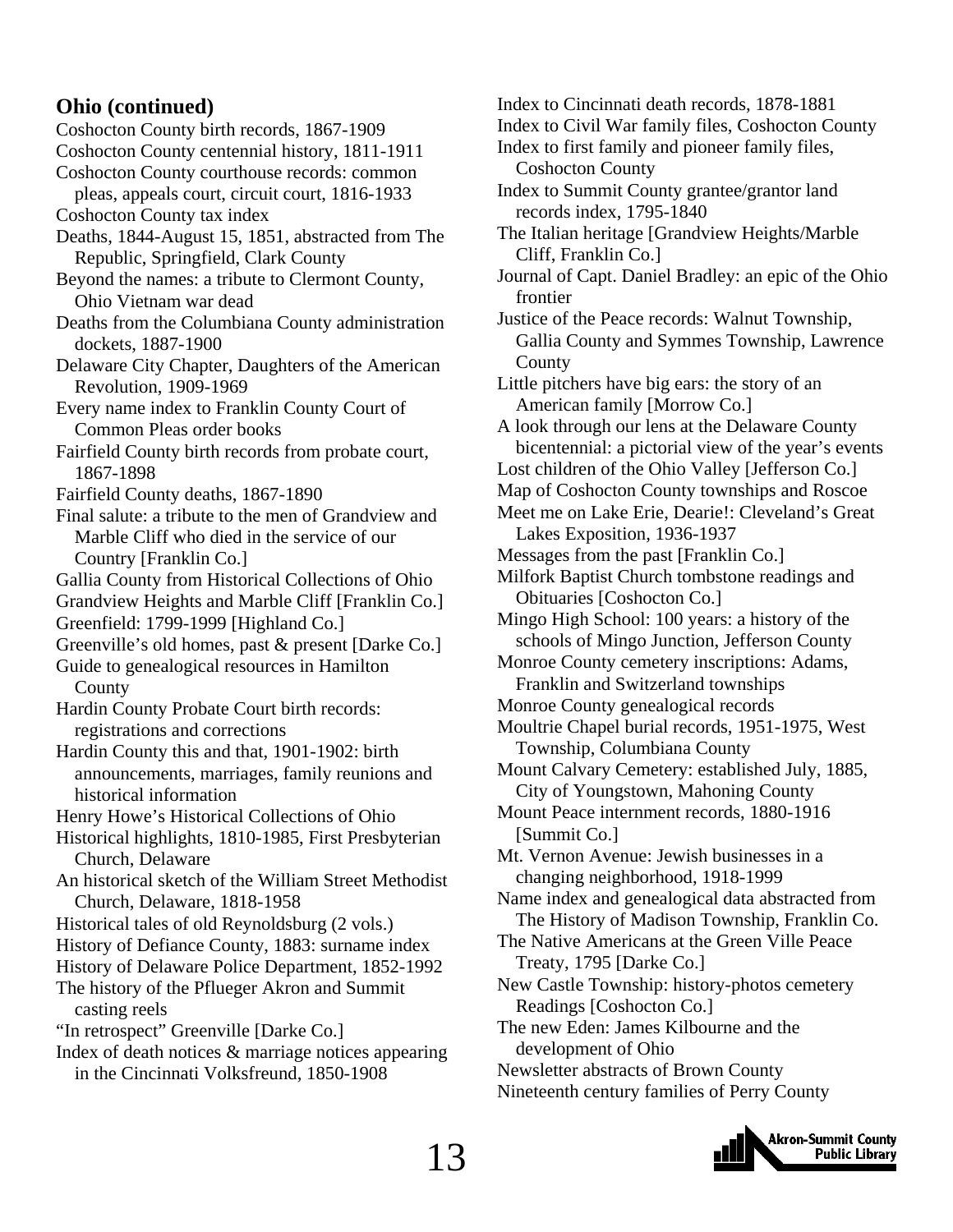#### **Ohio (continued)**

Oak Ridge Cemetery, North Sixth Street, City of Coshocton. 3 vols. Old Delaware Our town, our times: a timeline commemorating Grandview Heights' 90th birthday [Franklin Co.] Paulding County birth records, 1931-1975 Paulding county obituary index Picking elderberries: a small town story [Columbiana Co.] Pioneers of Westlake: settlers in 1820 and their Families [Cuyahoga Co.] St. Mary's Cemetery, Pleasant Township, Hardin **County** Science Hill Community Church: a 175-year history celebration of a small community church [Stark Co.] The sesqui-centennial of Delaware County and city, 1808-1958: our history through the years Sheltering a heritage: old homes of Grandview Heights & Marble Cliff [Franklin Co.] Soldiers' burial records [Coshocton Co.] Some records of pioneers of Delaware County Tales from the road: memoirs from a lifetime of Ohio travel, television and more Teacher grading records from original book of Edwin Arthur Robinson [Coshocton Co.] Tilton territory: a historic narrative: Warren Township, Jefferson County, 1775-1838 Time travels: 200 years of Highland County history, told through diaries, letters, stories and photos Tiverton Township: history-photos, obituaries, cemetery readings [Coshocton Co.] Tombstone inscriptions for the cemeteries in New Riverside Cemetery, Defiance Township, Defiance County Washington Township: history-photos, obituaries, cemetery readings [Coshocton Co.] Waugh-Halley-Wood Funeral Home, Gallipolis, records, 1946-1960 [Gallia Co.] Westlake, Cuyahoga County early inscriptions of Evergreen Cemetery and death records of old Dover Township Wicked women of northeast Ohio Will book I and J, 1881 through 1886, Franklin County: will abstracts, every name index

Worthington neighborhoods [Franklin Co.] Year by year: the writings of P.T. Wall, 1889-1909 [Gallia Co.] **Pennsylvania**  Acta Germanopolis: records of the Corporation of Germantown, 1691-1707 Ashes to ashes: deaths from Indiana County newspapers, 1853 thru 1859 Carlisle, old and new [Cumberland Co.] The cemeteries of Bellefonte, Centre County: Union, St. John the Evangelist, Friends, Sunnyside, St. John Episcopal The cemeteries of Rush Township, Centre County: Butler, Elliott, McCord-Beaver, Philipsburg, Sts. Peter & Paul, Sons of Israel, Union Centre County births, 1893-1905 Death and burial records of the Buffington-Reed Funeral Home, 1932-1972 [Schuylkill Co.] Death and burial records of the Miller Funeral Home, 1923-2004 [Schuylkill Co.] Dust to dust: deaths from Indiana County newspapers, 1880 thru 1893 From this day forward: marriages from Indiana County newspapers and related sources, 1830-69 Funeral and burial records of the Kull-Heizenroth Funeral Home, beginning in 1908 [Schuylkill Co.] Index to marriage notices, 1843-1899, from the Norristown Herald, Montgomery County Lawmaking and legislators in Pennsylvania. Vol. 3 Lehigh Valley deaths: as reported in various Lehigh valley newspapers, 1847-1898 Marriages and deaths from the American Democrat newspaper, 1851-1858 [Cumberland Co.] Marriages and deaths from the American Volunteer newspaper, 1839-1848 [Cumberland Co.] Marriages and deaths from the Carlisle Herald newspaper: 1866, 1868-72 [Cumberland Co.] Marriages and deaths from the Carlisle Herald and Expositor newspaper, 1837-44 [Cumberland Co.] Marriages from Venango County sources, 1795- 1946 Quarter-centennial memorial, 1860-1865, North Broad Street Presbyterian Church The provincial councilors of Pennsylvania, 1733-76 Reminisces of Carbondale, Dundaff and Providence forty years past [Lackawanna Co.]

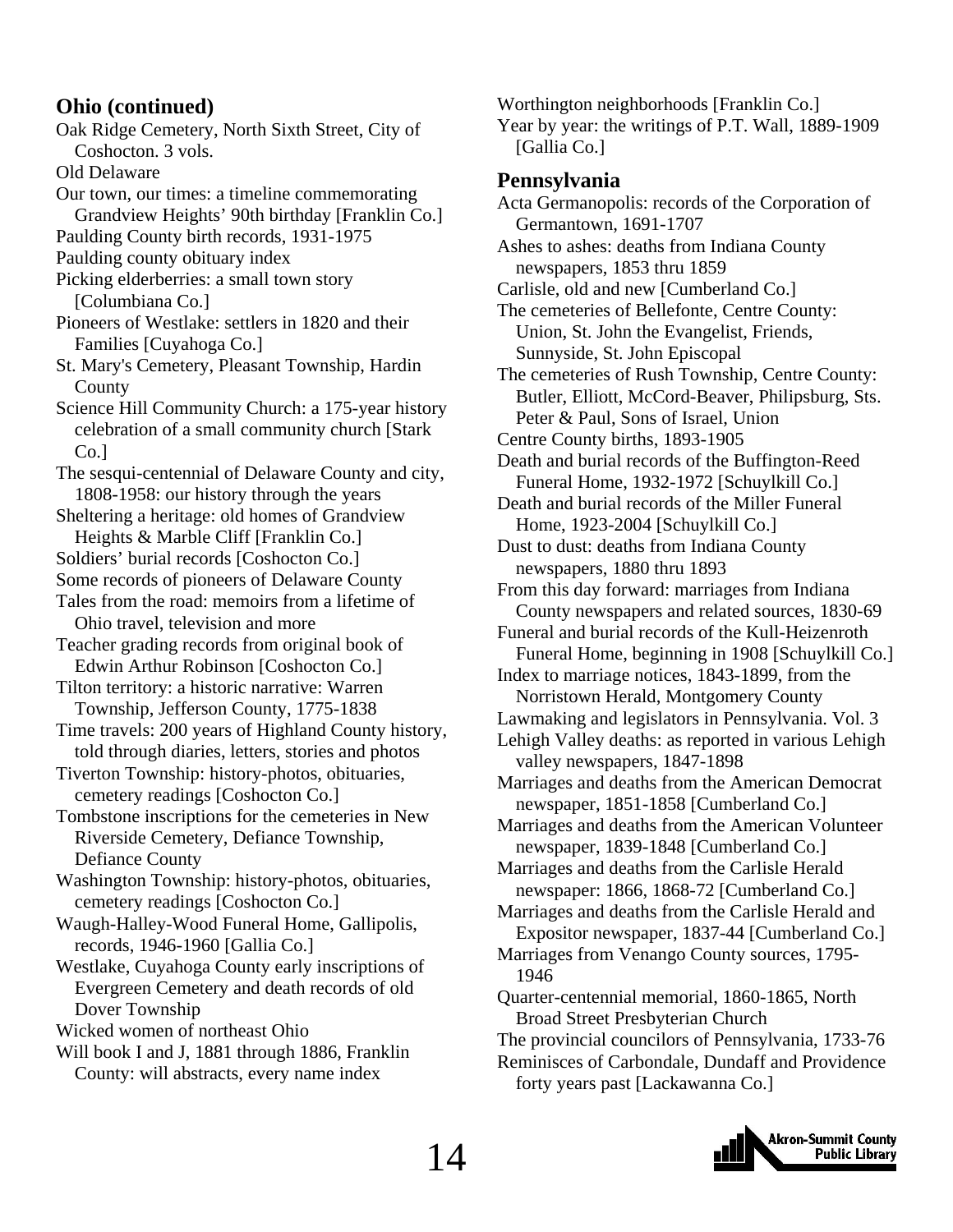### <span id="page-14-0"></span>**Pennsylvania (continued)**

Underground railroad in Pennsylvania United States direct tax of 1798: tax lists for Cumberland County Vintondale [ Cambria Co.] Washington County quarter sessions court records, August 1781-March 1795: abstracts

### **Virginia**

Bedford County cemeteries

### **West Virginia**

Updates to cemeteries of Roane County

## **Military**

The Cincinnati Germans in the Civil War Heroes of the western theater: Thirty-Third Ohio Veteran Volunteer Infantry

History of the Seventy-eighth Pennsylvania Volunteer Infantry

Honor Roll of Litchfield County, CT Revolutionary soldiers

A magnificent Irishman from Appalachia: the letters of Lt. James Gildea, First Ohio Light Artillery, Battery L

Roll of New Hampshire soldiers at the Battle of Bennington, August 16, 1777: with roll of New Hampshire men at Louisburg, Cape Breton, 1745

State of Vermont roster of soldiers in the War of 1812-1814

William James Smith's memoirs of the 2nd Ohio Volunteer Cavalry, Co. M

The Tuskegee airmen: an illustrated history, 1939- 1949

### **Reference**

A guide to oral history and the law San Francisco ship passenger lists, vols. 2 and 3 Thoreau the land surveyor The ultimate search book: worldwide adoptions, genealogy & other search secrets. 2011 ed.

### **Canada**

French-Canadian genealogy research

## **England**

The knights of England

## **Family History**

My Ukrainian roots: a story from "Hunkietown" in Akron, Ohio Our McConnell family of Ohio and West Virginia

# **Germany**

Emigrants from the principality of Hessen-Hanau, 1741-1767

Emigrants from the West-German Fuerstenberg territories (Baden and the Palatinate) to America and Central Europe, 1712, 1737, 1738

### **Ireland**

Erin's sons: Irish arrivals in Atlantic Canada: to 1863. Vol. 4

### **Native Americans**

Chickasaw by blood enrollment cards, 1891-1914 Complete Delaware roll of 1898

### **New England**

The colonial clergy and the colonial churches of New England

The Negro in colonial New England: 1620-1776

### **Scotland**

Scots Episcopalians at home and abroad, 1689-1800 Some early Scots in Maritime Canada

# **Coming Soon: All Day Seminar**

The East Cuyahoga County Genealogical Society will host acclaimed genealogist Megan Smolenyak Smolenyak on Saturday, May 19, 2012 at the Harry E. Eastridge Professional Development Center in Valley View, Ohio. Ms. Smolenyak is a recipient of the National Genealogy Society's Award of Merit and a former Chief Family Historian and spokesperson for Ancestry.com. She is also the author of six books and a cold case researcher for the Army, NCIS, and the FBI.

For more information about the daylong seminar, please see the chapter's website at http://www.rootsweb.ancestry.com/~oheccgs/.